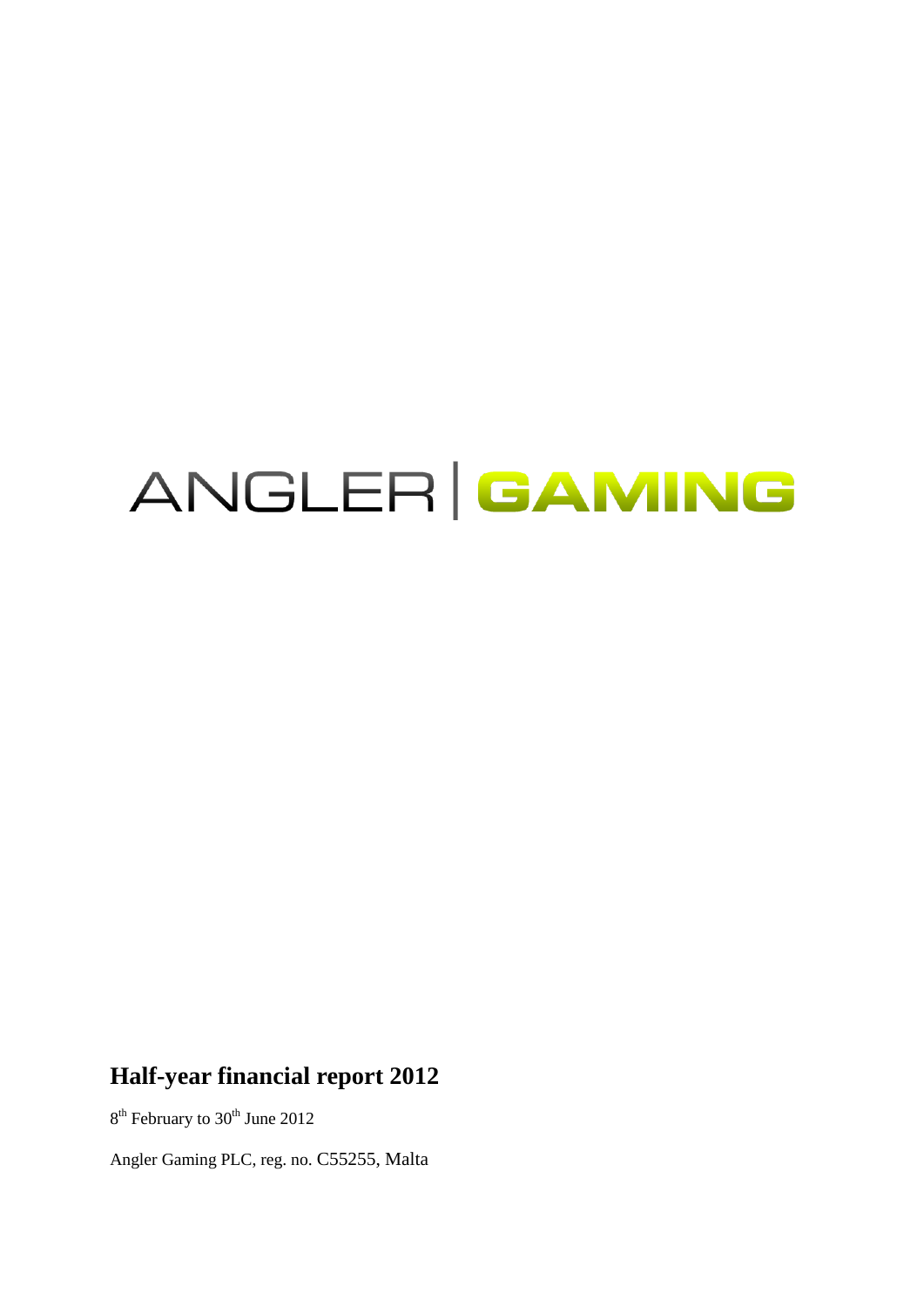## **Summary (8th February to 30th June 2012)**

- Income/revenue for the period: 0 Euro
- Profit/loss for the period: -43 066 Euro

#### **Angler Gaming PLC**

Angler Gaming PLC (the Company/Angler) was formed in Malta on the  $8<sup>th</sup>$  February 2012 and its first Financial Year will end on the 31<sup>st</sup> December 2012. This in accordance with the default provisions under the Companies Act, Chapter 386 of the Laws of Malta relating to financial year end.

Although this first report on the activities of the Company relates to its first four and a half months of operation since its incorporation in February, it is to be considered the half-year financial report in the financial year running from  $1<sup>st</sup>$  January 2012 up to  $31<sup>st</sup>$  December 2012.

#### **Angler's business concept**

Angler's business consists of investing and administering shareholding in companies which offer gaming products to the end users via remote communication channels.

#### **Mission**

Angler's mission is to invest in and manage fast-growing companies operating in the online gaming industry.

#### **Objective**

Angler's objective is to generate long-term growth and profitability in order to provide shareholders with the best possible returns in the long term.

#### **Strategy plan**

Angler's and its subsidiaries' strategic plan is to grow organically on a global market.

#### **Subsidiaries**

Starfish Media NV (Starfish) is an iGaming company incorporated under the laws of Curacao with reg. no. 125528 and is a whollyowned subsidiary of Angler.

Starfish holds a Curacao gaming licence authorising it to provide internet gaming, services and products.

Since April Angler's main focus of activity has centered around working with the Starfish management team in preparing to go live in Q3 2012.

#### **Starfish's operation**

Starfish has its own subsidiary company, Starpay Limited (Starpay), which is a Malta registered company with company registration number C56562.

The Starfish CEO has recruited a team of six personnel who are currently all working out of the Angler offices in Malta before re-locating to Curacao later this year. These employees are currently employed by Starpay whilst in Malta and thereafter they will be moved onto the Starfish payroll when they relocate to Curacao.

Starfish has designed and branded its first iGaming product "CasinoEstrella.com" which it is preparing for launch in Q3. It is a pure casino brand built on the CasinoEuro platform and will have a product offering of close to 100 games. Target market is Latin America.

Pre-launch marketing is advanced and local affiliates have been signed up in readiness for the launch, with a large number of associated sites operating in the target market area.

At the end of June both the operational and capital expenditure levels for Starfish were below the budget forecasts, in the region of  $€100k$ , due to savings on equipment purchases and reduced fee levels negotiated with suppliers of content and services.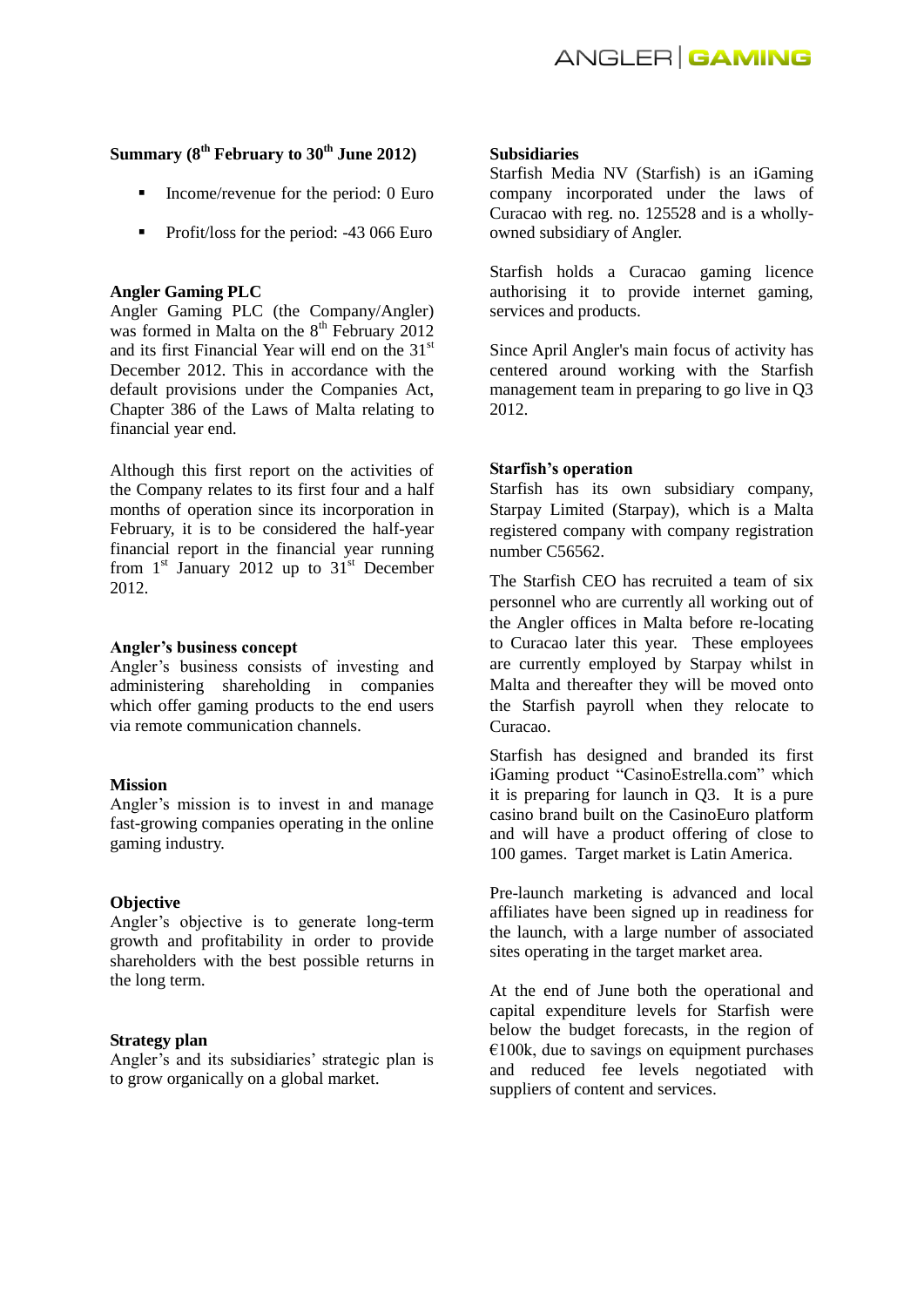#### **Comment from Mike Bennett, Angler CEO**

"This was a very exciting time for Angler as the Starfish CEO, Hans Dahlgren, put together his team and they have been working in our Angler offices in Malta. They are energetic and dynamic and I am confident that they will ensure CasinoEstrella.com will become a very successful brand. Our activities so far have been very much in line with the program set out in the Memorandum which was published in April 2012 and we are now ready to push forward with the launch of CasinoEstrella.com."

#### **Further information**

- A summary of the management Profit and Loss account and Balance Sheet are included with this report.
- The number of authorised and issued shares in the Company is 42,214,957 Ordinary Shares.
- Earnings per share were -0.102015975
- This report has not been reviewed by the Company's auditor.
- $\blacksquare$  The next interim report for July September will be published on 7th November 2012.

Malta 30<sup>th</sup> August 2012

Board of Directors of Angler Gaming PLC

Enquiries:

Michael Bennett, CEO

michael.bennett@anglergaming.com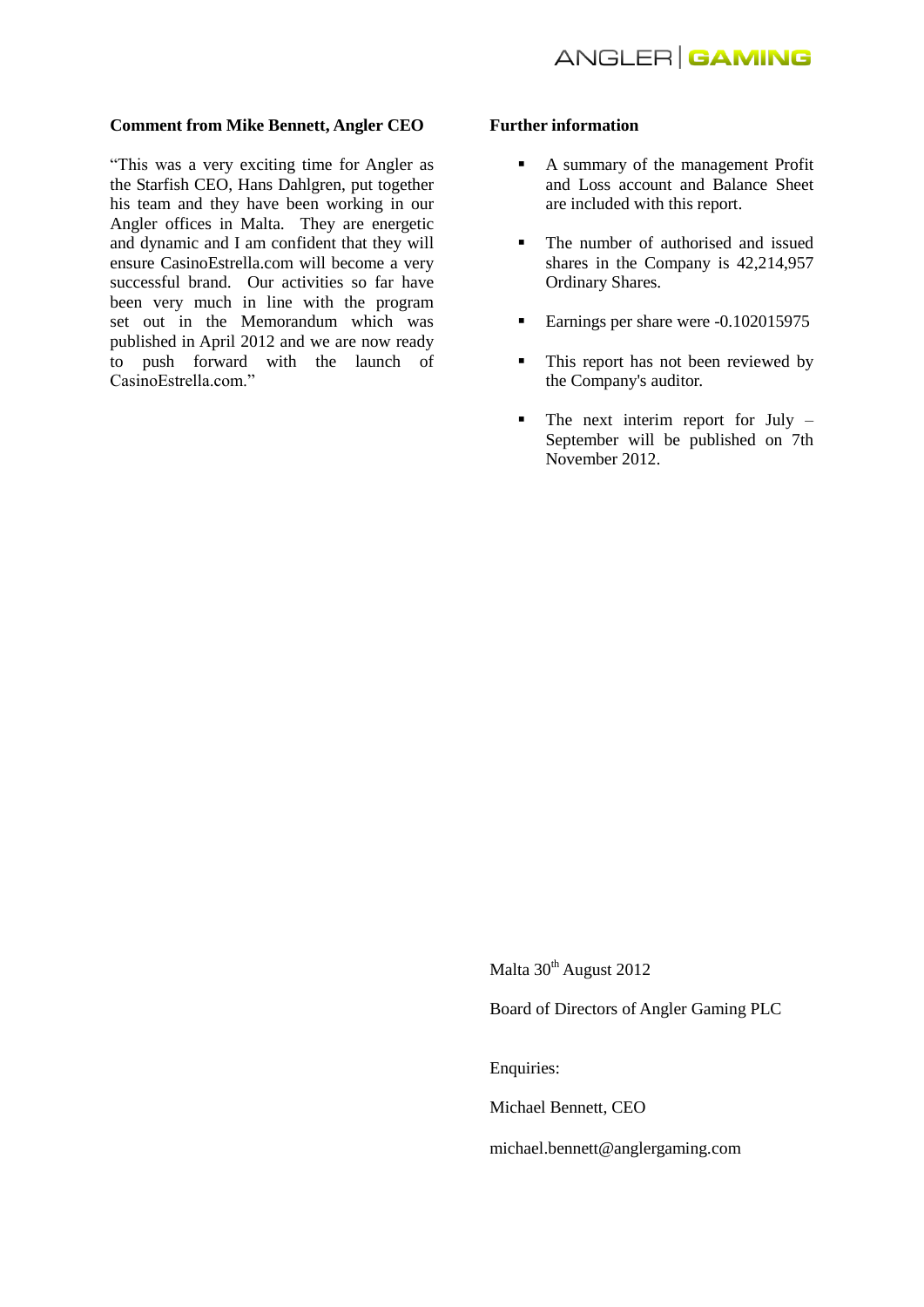# **Profit and loss statement (Euro)**

|                                                                      | 8 <sup>th</sup> February 2012<br>to 30 <sup>th</sup> June 2012 |
|----------------------------------------------------------------------|----------------------------------------------------------------|
| Income / Revenue                                                     |                                                                |
| Income / Revenue                                                     | 0,00                                                           |
| <b>Expenses</b>                                                      |                                                                |
| <b>Administrative expenses</b><br>Director fees<br>Professional fees | $-16792,27$<br>$-26259,75$                                     |
| <b>Marketing and sales expenses</b>                                  | -43 052,02                                                     |
| <b>Office expenses</b>                                               | 0,00                                                           |
| <b>Depreciation expenses</b>                                         | 0,00<br>0,00                                                   |
| <b>Expenses</b>                                                      | -43 052,02                                                     |
| <b>Non-Operating Income / Expenses</b>                               |                                                                |
| <b>Financial expenses</b><br><b>Bank Charges</b>                     | $-13,98$<br>$-13,98$                                           |
| <b>Non-Operating Income / Expenses</b>                               | $-13,98$                                                       |
|                                                                      |                                                                |
|                                                                      | 0,00                                                           |
| PROFIT/ (LOSS) for the period                                        | -43 066,00                                                     |